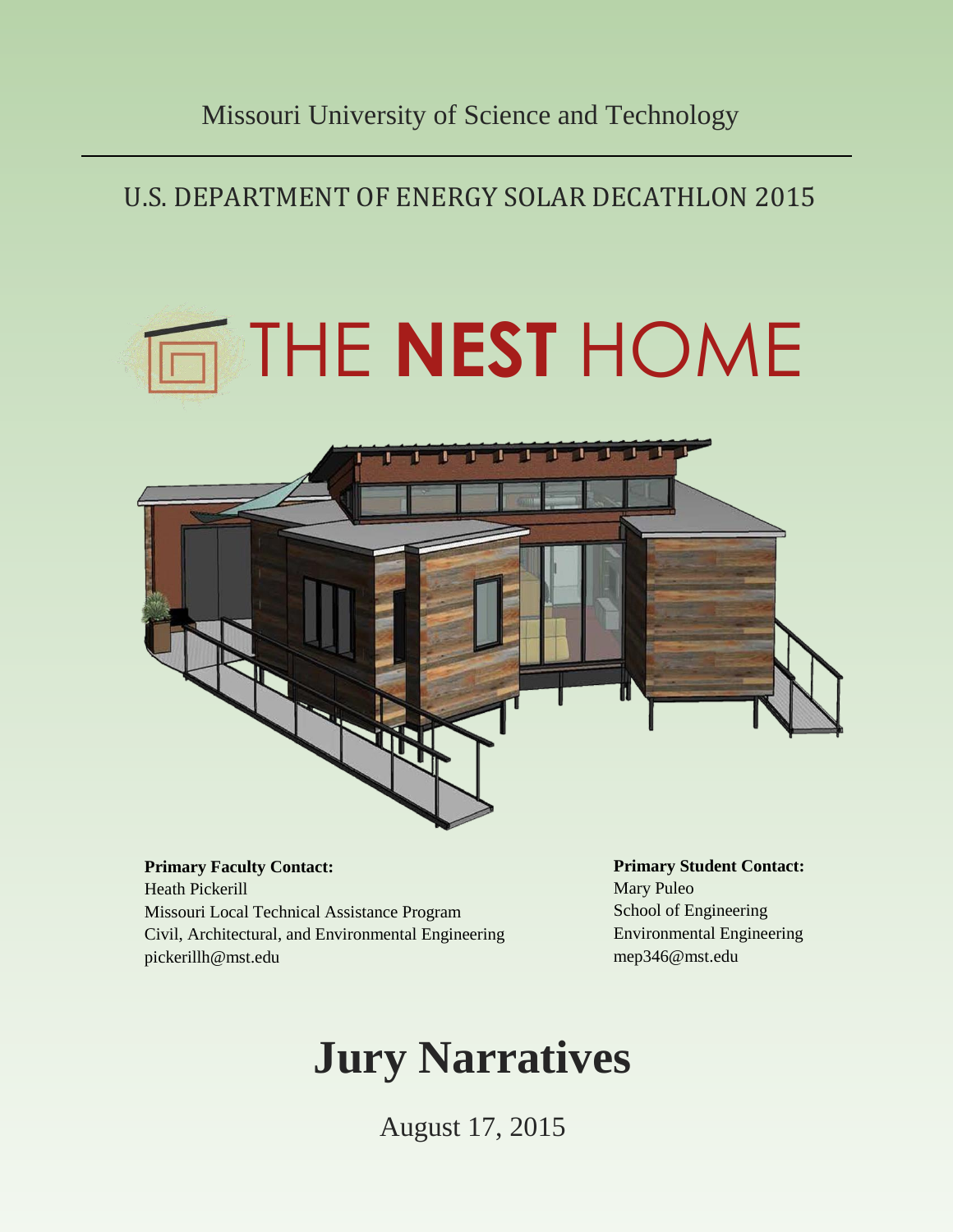

## **Architecture Narrative**

#### **Design Concept**

The Nest Home is designed to comfortably and conveniently meet the needs of a single family and allow for easy modification of its base design to suit other demographics. The use of locally-sourced, repurposed, and recycled materials within the home's structure and interior design is modeled after the natural behavior of wild birds, whose nests are similarly constructed with materials reclaimed from their surroundings. The Nest Home's architecture serves as a real-world example of how innovative and attractive a home built of repurposed materials can be if the designers are allowed to think outside the box.

As you approach the Nest Home, you will immediately notice the wood siding on the exterior giving it a warm and rustic appearance. This wood is sourced from scrapped freight pallets and now helps create a beautiful home instead of rotting away in a landfill or scrapyard. This siding conceals three decommissioned steel shipping containers likewise saved from a fate of slow decomposition and outgassing in an anonymous dump site.

The reclaimed containers are the Nest Home's most prominent example of material upcycling in our design. Transcending recycling and repurposing, upcycling is the reuse of a discarded object in such a way as to create a product of higher quality or value than the original. The most recognizable feature of an upcycled material is how minimally it is processed before implementation in its new product-role. Typically, the upcycled material retains much of its original form and appearance after being converted. The advantage upcycling provides over recycling is that significantly less energy is expended adapting the materials to their new uses. To understand the significance of this distinction consider that steel recycling is said, on average, to reduce water pollution by 70 percent and air pollution by 80 percent compared to the manufacturing of new steel. This means the environment is spared the remaining pollution associated with recycling these containers and the other steel used in the foundation. More material is saved from the landfill in the form of denim fiber insulation made from recycled blue jeans and other clothing. This material helps to provide sound dampening for the spacious interior, more effectively than traditional fiberglass insulation, and even offers superior fire resistance.

The execution of this design concept does not end with the structure itself. Interior fixtures and features were chosen based on their ability to be sourced from recycled or repurposed/upcycled materials. The light over the dining room table is made from an upcycled well-wheel that lends a charming accent to the space. The floors of the bedrooms and office are re-surfaced container floors, the floor of the kitchen is surfaced with ecofriendly cork, and the adjacent carpeting is composed of recycled fishing nets. The concrete kitchen counters are inlaid with fragmented glass from bottles collected at our university, giving color to the surface without the need for surfactants or stains. Those countertops sit upon cabinets purchased from a local secondhand shop and refurbished by the team for their new life in the Nest Home.

Every aspect of the Nest Home's architecture is designed to demonstrate the practical application of building with unconventional materials while showcasing the potential for these materials to perform at least as well, if not better, than their newly manufactured counterparts. Our philosophy is to make net-zero homes using environmentally responsible practices combined with creative innovation and artistic expression. The Nest Home is a testament to that philosophy.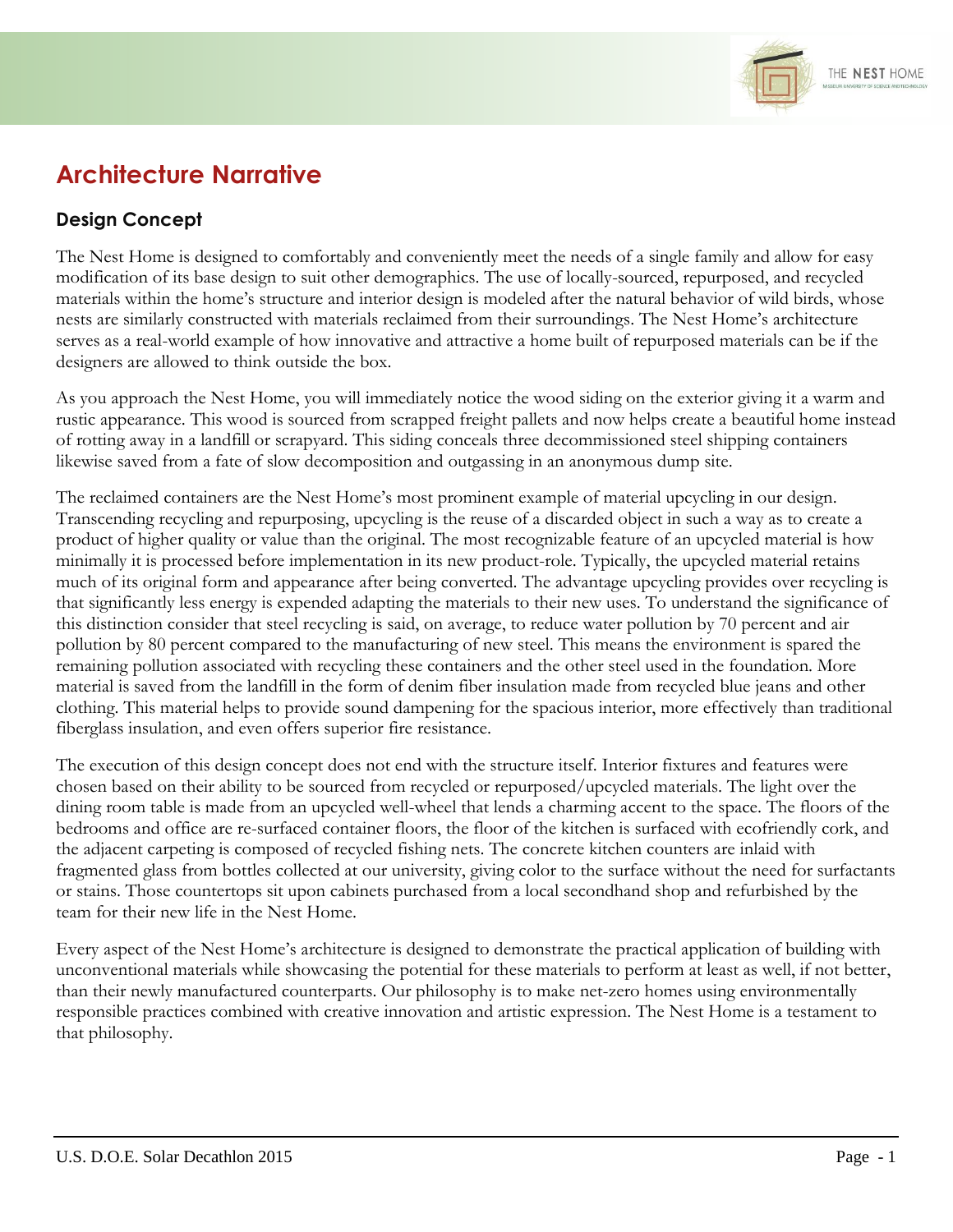

#### **Conventional Challenges, Unconventional Solutions**

The Nest Home takes a radical departure from the realm of traditional container home design by adopting an open floorplan in a non-rectangular geometry, which provides ample communal and private space for as many as four occupants. Gently inclined steel ramps coupled with plentiful deck space provide wheelchair access, while the spacious landings at the points of entrance and egress assure ease of maneuvering through the doorways. If desired, a staircase may be added to the side of the decks, allowing for direct access to the landing without the need to travel the length of the ramp. The rear deck is outfitted with a canvas shade and shielded from the southern side of the house by the mechanical room, ensuring the midday sun will not spoil a patio lunch despite the deck's positioning at the eastern edge of the house. In addition to aligning with our guiding principle of environmental responsibility, the recycled wood exterior combines with the hydroponic gardens integrated along the exterior and offers a warm, inviting presentation reminiscent of woodland cabins, creating a feeling of tranquility.

The interior floorplan is a deconstructed triangle design. Using this arrangement maximizes functional square footage while the narrowest area, or "top" of the triangle is situated at the northern face and enclosed with a glass wall, expanding the boundary of the living area. At the top of the wall, windows open in response to data managed by the automation system to regulate air flow as conditions change within and outside the house. This helps the HVAC system keep the interior temperature constant. These floor-to-ceiling windows flood the living room and kitchen with natural light, reducing the need for interior lighting during daytime hours. The roof sweeps upward from south-to-north meeting the glass wall at its highest point, further expanding the narrowest point of the floorplan. Additionally, this orientation allows the glass wall to remain shielded from direct sunlight, letting the natural light to be used in summer months without excessive heat entering the space. The modules composing the bedrooms and office are all seamlessly incorporated into the borders of the main living area, eliminating the need for hallways or other internal partition walls, maintaining full expansion of the living space while retaining the privacy growing family members need. The final expansion of the interior is achieved by setting the entrances into their own glass walls.

Great care was taken to ensure a smooth flow of both traffic and interior accents throughout the Nest Home. Strategically selected areas of the containers were left exposed and finished on the interior. The juxtaposition of steel walls and wood-accented ceilings offers an appealing contrast of materials along with a complementary color scheme that helps to create the all-important sense of comfort needed for any family to enjoy their space together. A non-partitioned dining area allows shared family time even when meal schedules do not overlap and provides a convenient space to set up extra tables or chairs to accommodate a small to moderate sized guest list. The kitchen island creates a small partition for the resident cook to establish a boundary for their work area without intruding into the common space and allows room for the cook to work effectively and comfortably. Even the intrusion of the washer and dryer is minimized by its regulation to an alcove in the bathroom and the selection of a stacked unit.

#### **Deliberate Selection, Thoughtful Use**

The team spared no effort in its attempt to ensure anything drawing a current from the home's power supply was the correct size for the target demographic as well as the home. All appliances featured in the home are either energy star-rated or specifically selected due to their ability to strike the needed balance between efficiency and output. Lighting is provided using LED bulbs, giving longer life and consuming less power than any other light source. Ceiling fans move air along the gradient from the short, wide end of the house to the taller, narrow end which creates steady ventilation as needed to assist the HVAC system in controlling the internal environment. Spray foam insulation fills the cavities between exterior and interior walls, working in tandem with the denim fiber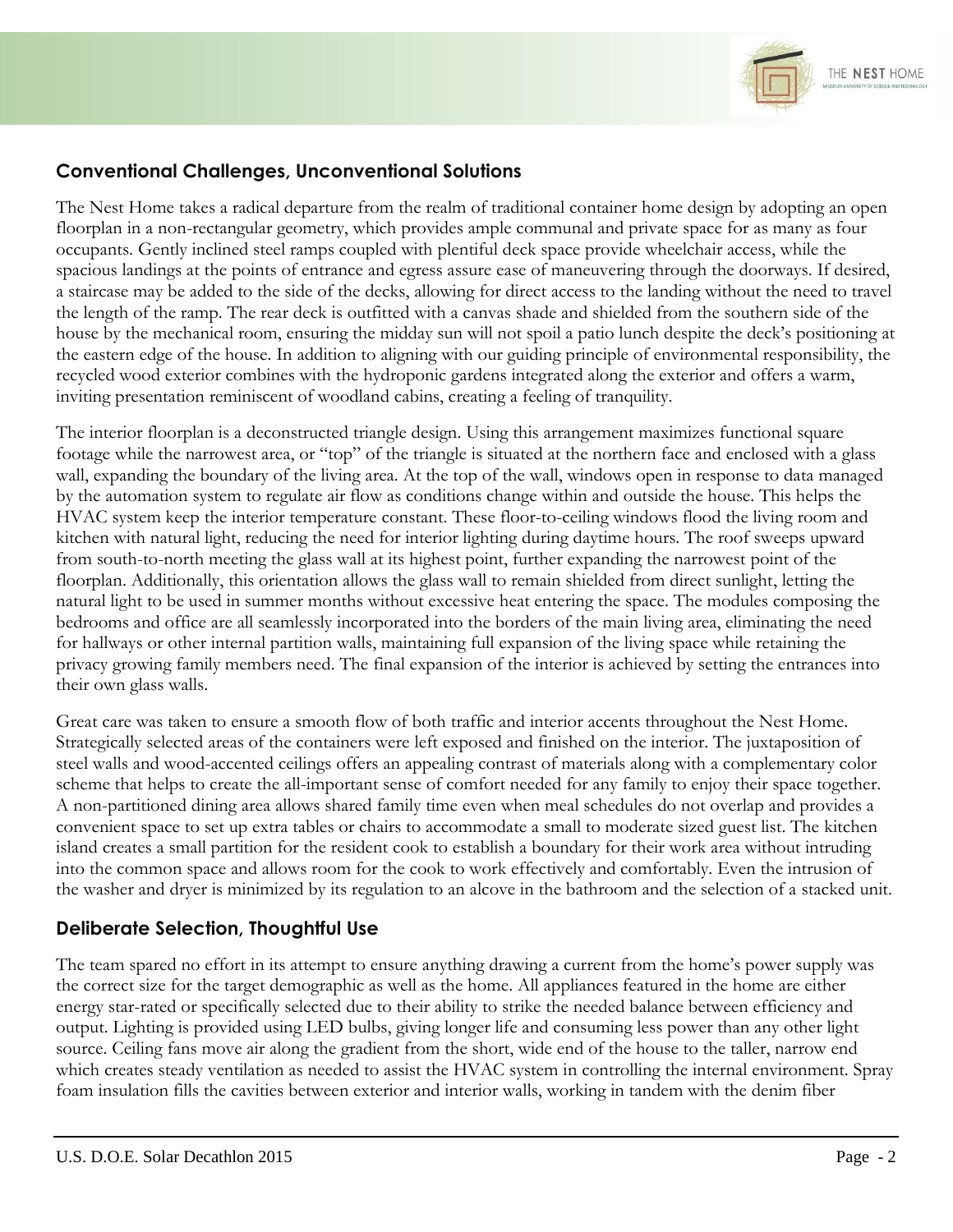

insulation to provide thermal barriers and echo-absorption for the living space. Even the paint used in the mechanical room was selected because it helps the system components to be visualized more easily when the light is turned on despite its windowless construction.

The team set out to create a unique and cohesive home where function and beauty are well-integrated throughout the entire design. Careful consideration was given not just to creating and implementing the most efficient systems of resource management within the home, but also the comfort and happiness of the residents. Each architectural detail is different, but all are linked by the common theme of using reclaimed materials. From the color scheme and material choice that facilitate relaxation to the use of spatial relations and everything in between, the Nest Home shows how imaginative solutions to ordinary problems can result in a masterpiece.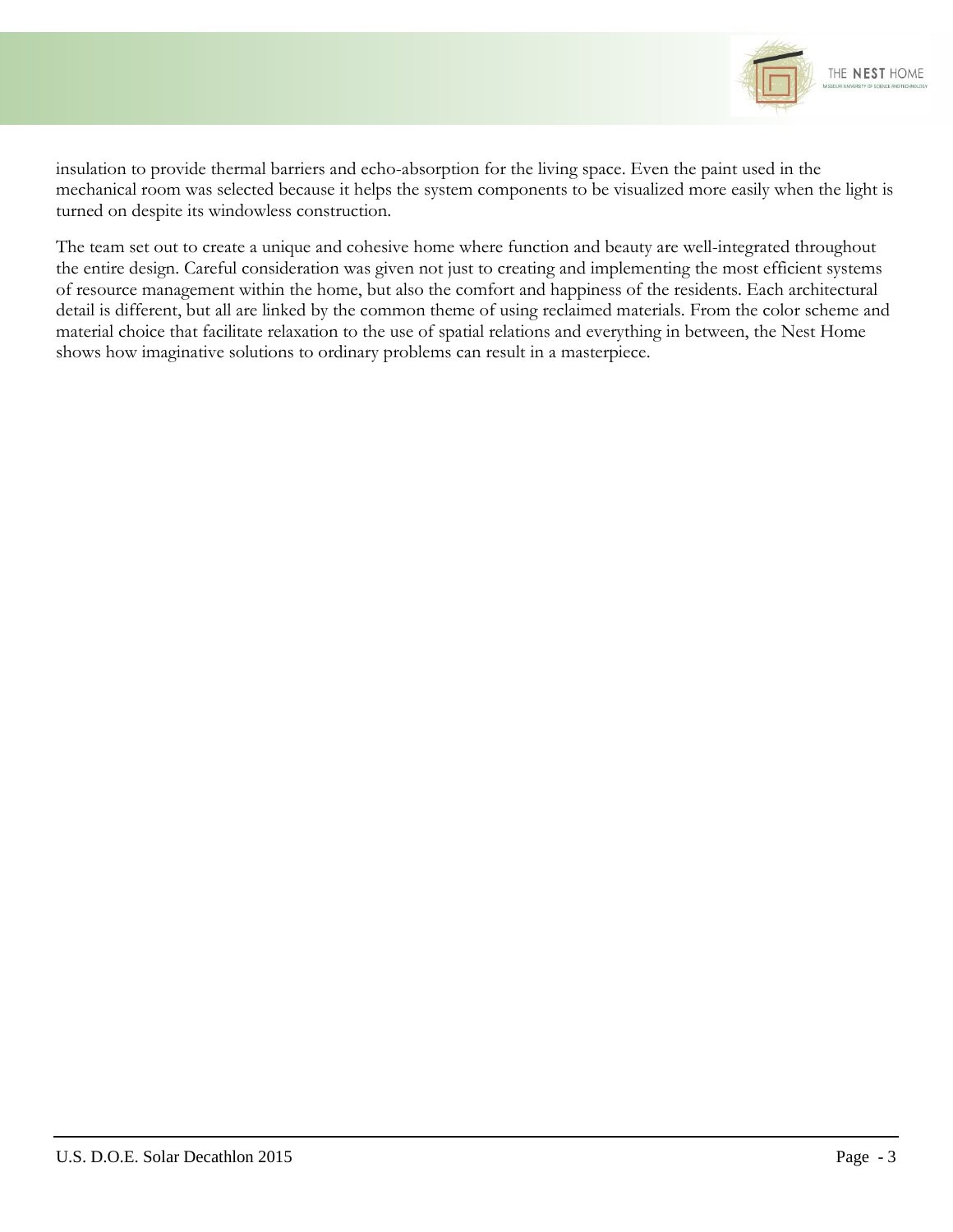

## **Communications Narrative**

#### **Overview**

The strategy of the team's communications program is threefold. First, we seek to raise general awareness about the importance of sustainable engineering in general and smart living in particular. Second, we want to demonstrate that living sustainably and responsibly is not a terribly complicated affair. Finally, the team is working to start a different kind of discussion with regard to the environment. A discussion where sensationalism and obfuscation are replaced by clear, concise rational communication of logical ideas. A discussion in which conventional problems are addressed with unconventional thinking.

#### **Raising Awareness**

The Nest Home is an example of easy-to-follow ways to begin living sustainably in your own home. The most important message the team seeks to share is that little actions make a big difference. An old Chinese proverb reads, "A journey of 1,000 miles begins with but a single step." The team has made this concept the spearhead of their communications campaign by highlighting as many convenient examples of small actions with large impacts. The use of "Did You Know?" signs throughout the house, coupled with the more in-depth information given on the signs outside of the house appeals specifically to families and makes a powerful impact of suggestion followed by reinforcement.

#### **It's the Little Things**

Many members on the team have lost count of how many times they've heard someone say, "The problems are so vast, what difference does anything I do make?" The team has developed a collective answer to that question in which we unanimously agree upon:

"The problems are vast because of a trillion little things."

The team believes in a feedback loop within the minds of many people who feel a strong sense of environmental stewardship, but are overwhelmed by the magnitude of the existing environmental situation when they stop to behold it. This phenomenon of despair has paradoxically resulted in these same environmentally aware people becoming active contributors to the very situation causing them grief to begin with. The literature within the handout and the signage is carefully coordinated to strategically deliver and reinforce a message of personal empowerment and ecological conscience to the visitors of the Nest Home.

#### **Change the Discussion**

The very first sign that visitors will see upon queuing up to visit the Nest Home is our "Winds of Change" sign. This sign is designed to be thought-provoking by challenging the readers to consider the climate change debate from a different perspective. The perspective of fish, in fact, as the sign explicitly likens the human race to fish in an aquarium. It is our hope that those who take time to read the sign will at least stop and think about the ideas presented, or at most share their feelings with others around them about those ideas. The team believes the discussions surrounding climate change lost all productive value when both sides began attempting to definitively prove the other was wrong, and both sides took to more and more underhanded and intellectually dishonest tactics in order to strengthen their following. The result of these efforts is the gridlock and bickering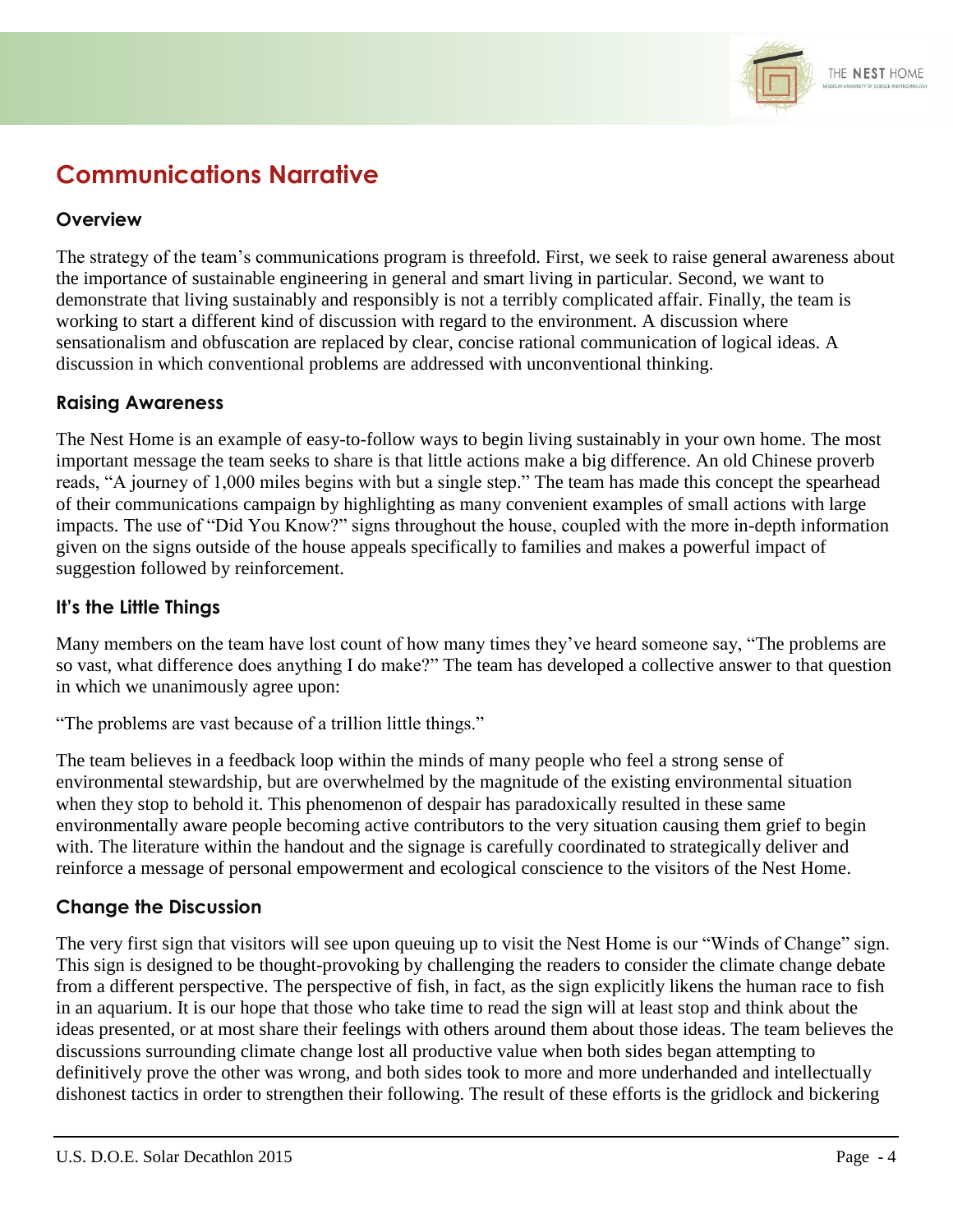

we see today when it comes to discussion of sensible approaches to environmental sustainability, and it is this gridlock we hope to begin changing, one mind at a time.

#### **Measures of Success**

The most obvious measure of success will be in how many enthusiastic debates, monologues, guffaws of disbelief, and comments of support the team receives over the course of each day. If every team member had just one thoughtful conversation with someone who had told them they had never realized how simple environmental responsibility can be, or even a cordial disagreement with a passionate individual, the first part and second parts of the overall strategy could be considered a success with 150 new people either on board or at least actively thinking about why they disagree with an idea that they'd never considered before. For a metric of success on the third point, the team is making use of an interactive tent facing decathlete way and encouraging people to come up and write their thoughts at that moment about whatever they might like. What we hope to see is some chalk artists and thoughtful, original quotes on responsible living as a sign that we have begun to change the discussion surrounding the question of environmentally-friendly living by opening it up to the general public.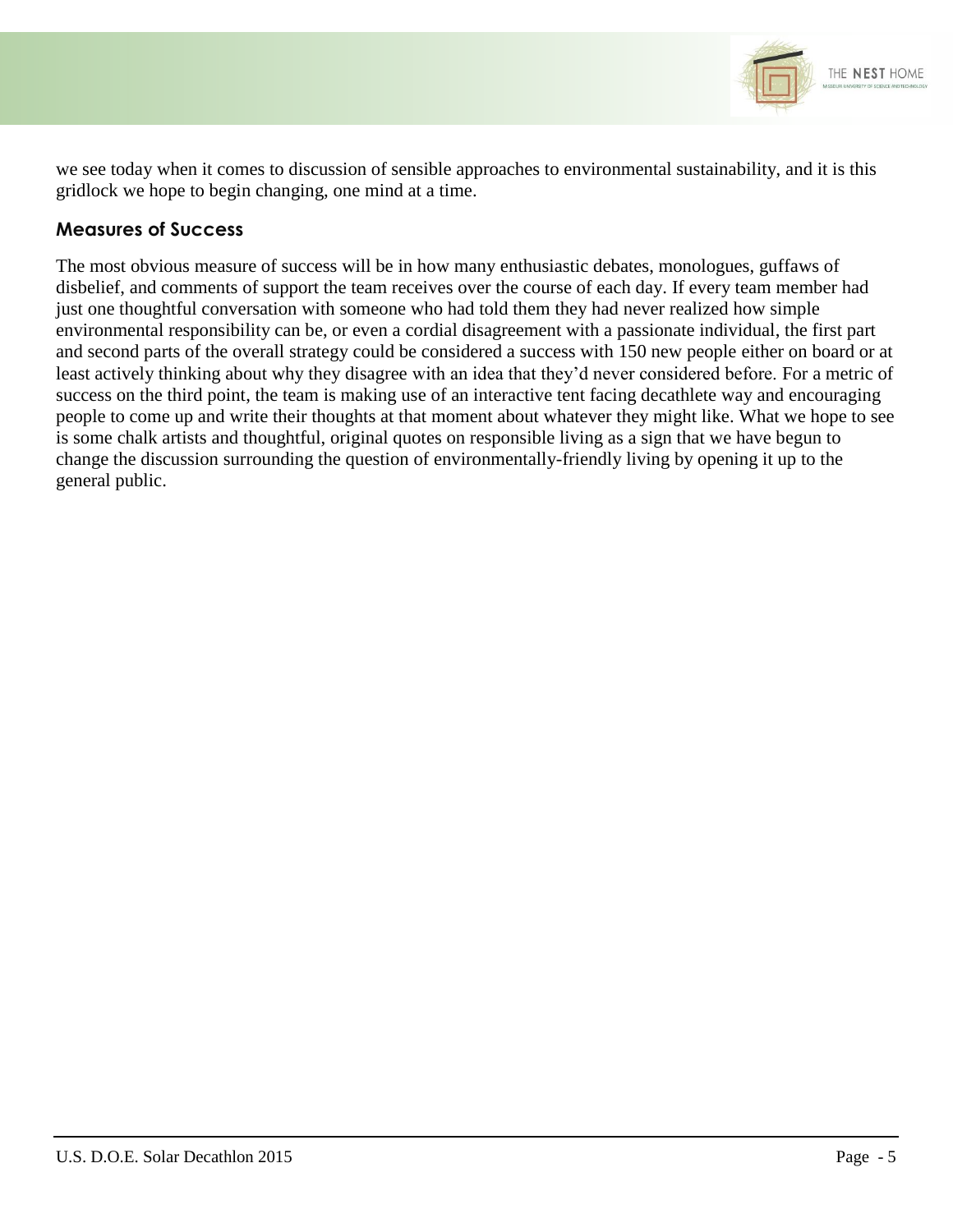

## **Engineering Narrative**

#### **Background**

Since the beginning of this project, the team's engineers have worked closely with their colleagues in architecture and communications to ensure the Nest Home would be capable of functioning in the roles for which it is designed and do so in an aesthetically pleasing manner. The team realizes that a house is not a home unless the engineering systems maintaining it are effective, reliable, and non-intrusive to the home's décor. Approaching the project from this perspective has yielded a house that combines cutting-edge modern living with classic rustic accents and delivers efficient comfort to its occupants.

Many challenges were presented to the team once the decision was made to proceed with developing a design that would both accommodate a family as well as allow relatively easy expansion of the base structure. Not only did the living space need to be maximized, but the systems of the home needed to be sized correctly for the dimensions of the home and also have the ability to easily adapt to additional demand on the resources created by growing families, along with a vehicle being charged from the solar array. This gave us an opportunity to apply innovative thinking to our project, as the question of how to mount a 24-panel array in a suitable orientation upon a 1000 square foot container home guided us to the deconstructed triangle as a potential floorplan. As this design was considered, the architects noticed the opportunity to incorporate a sloped ceiling as a means to open up the living space while the engineers developed their final roof design to give the solar panels the needed angle of orientation to the sun. This was the first of many instances where engineering and aesthetics would come together and solve any design challenges effectively.

Although power generation is a significant consideration for any net-zero home, it is not the only important one for this project. Structural and architectural engineers on the team worked closely together and with licensed Professional Engineers to ensure that the house could be safely transported and reliably reassembled. The decision to use shipping containers offered the advantage of allowing the Nest Home to fit easily onto five standard freight trailers, eliminating the need for oversized travel provisions and their associated costs and safety hazards, while the steel foundation reduces warping and makes the house transportable.

#### **Engineering Controls**

The raised ceiling and northern glass wall of the main living area serve as two of the Nest Home's simplest and most important design features contributing to overall energy efficiency and comfort. During hotter months, this design acts as a funnel that gathers hot air up and away from the living area. Because hot air always rises, and the narrowest point of the living space is the highest, while the widest point is the lowest, the movement of air along the ceiling is naturally more forceful and facilitates passive air flow. The top row of windows on the glass wall are controlled via motors connected to the automation system. When these windows open, the heat collected at the high point is vented and ceiling fans help facilitate the natural flow of air through the room. Conversely, in colder months, the windows stay closed and the hot air is trapped, but still able to move freely inside the home, spreading heat evenly to all the rooms and further easing the burden placed on the HVAC system. The use of Structural Insulated Panels (SIPs) on the roof creates an extremely effective thermal barrier adding another layer of passive climate control to the home year-round.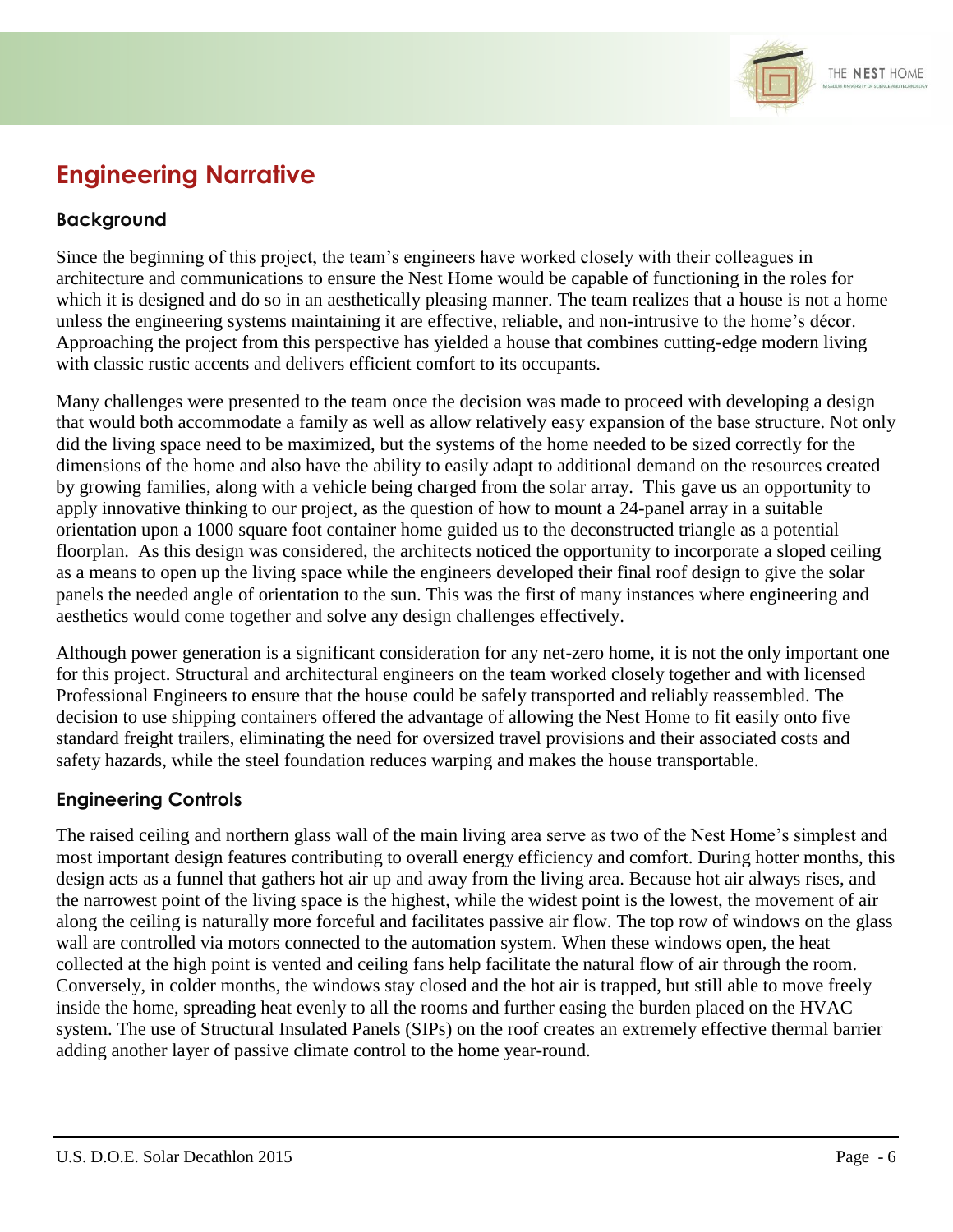

In addition to being an integral part of both engineering's climate control strategy as well as architecture's open floorplan goals, the northern glass wall is the lynchpin of the Nest Home's light-harvesting capabilities. Due to the combination of a northern orientation and careful positioning, the glass wall is shielded from direct sunlight, allowing most of the sunlight in while keeping much of the heat out. Because this design allows a comfortable temperature to be maintained without drawing a shade over the glass wall, the living space can be flooded with natural light every day of the year, minimizing the need for interior lighting during daylight hours. Additional windows situated under overhangs on the southern face and glass encasement around the entrances allow more sunlight into the home while continuing to minimize the interior's exposure to heat radiation.

#### **Solar Thermal**

The solar thermal system uses only the radiant energy from the sun to directly heat potable water via a solar powered pump system. It is an easily installed and simple to maintain feature in a home water system. The interior of the solar thermal panels are made of materials that are resistant to freeze damage, an important consideration in Missouri's temperate climate where winters can occasionally be quite harsh. Additionally, the cross-linked polyethylene (PEX) tubing used for the plumbing system offers superior protection over traditional copper and rigid PVC pipes against freezing, as they are able to expand with the water inside up to twice their operating dimensions before suffering permanent damage. This helps keep water flowing even as temperatures drop below freezing on the roof where the panels are mounted. Coupled with the freeze-resistant materials comprising the interior of the solar thermal panels, this design allows year-round solar water heating, eliminating a significant source of energy consumption especially within a family home in which multiple showers and/or baths might be run in a 24-hour period.

#### **Solar Power**

All the electricity used in the Nest Home is provided by 24 LG 3001C-B3 solar panels on top of the southfacing angled roof in a 4x6 array connected in two parallel branches of 12 panels each. The DC rating of this array is 7.2 kW and each panel is outfitted with an LG micro AC inverter delivering usable power to the home at a total AC rating of 6.84 kW. Use of this system eliminates the need for bulky DC wiring at the panels, allowing for much simpler installation, increasing energy efficiency, and protecting the home from the associated hazards of numerous DC cables in a small area. This size array was determined following considerations given to the demands of the home, hours of viable sunlight available on average daily in Missouri, while the orientation of the house and elevation of the roof took into account the sun's angle of declination relative to Rolla, Missouri. The Nest Home's power generation array is capable of providing enough power for all the family's needs in addition to charging an electric vehicle for daily driving.

#### **Plumbing**

The pressurized plumbing system within the Nest Home is built using PEX tubing, while the primary gravityassist drain lines are rigid PVC pipes. The chosen materials eliminate the need for internal soldering of plumbing connections and the associated health and safety hazards associated with their installation while also providing significant advantages over conventional copper/plastic systems. The first advantage enjoyed by the team is the ease of installing PEX tubing. Far fewer fittings are required, as this tubing can be turned around 90 degree corners without the need for additional fittings and sections of tubing unrolled from spools can be installed in long runs without the need for couplings. The system is also resistant to common problems plaguing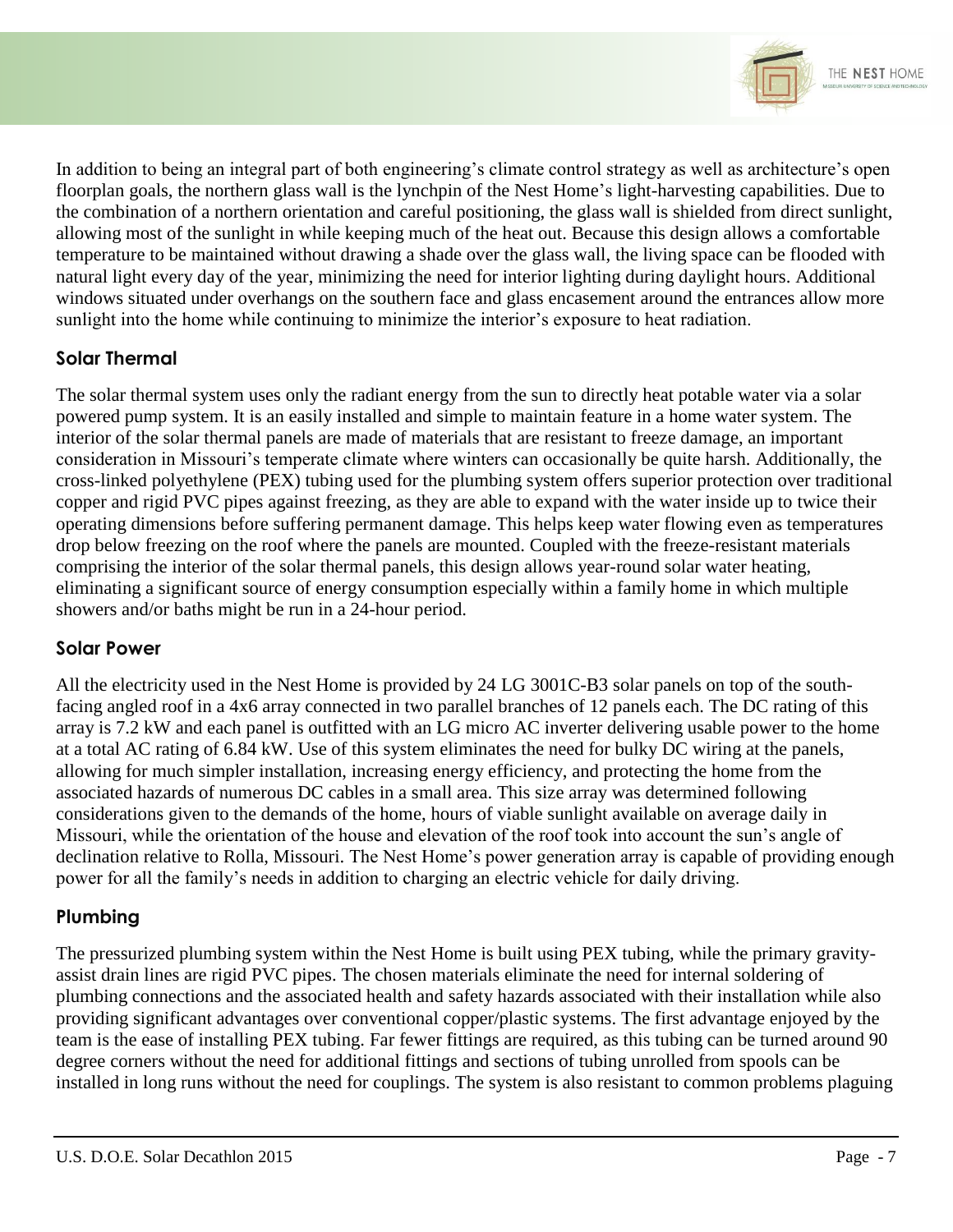

copper and plastic pipe, such as scale build-up, freeze-breakage, and even noise of flowing water. PEX also insulates better than other pipes which adds to the energy efficiency of the home.

The advantages of PEX material are put to good use in the home's greywater system. Collecting runoff from the bathroom sink, shower, and laundry machine, the greywater system treats the runoff through a series of filters ultimately rendering it code-compliant for use as source water in the home's three hydroponic gardens. This water may also be used in the reservoir tank of the toilet, reducing water consumption by as much as 27% in addition to the water saved for use in the gardens.

#### **HVAC/Thermal Envelope**

A variable speed air handling unit (AHU) was selected following a detailed analysis of all relevant factors with respect to the home's final location and estimated energy balance (See Appendices A-C). The variable speed feature increases service life, but the real innovation in this system is the energy recovery ventilation system (ERV). This system mixes exhaust and inlet air flows in order to reduce the load the AHU must handle. As an example, if the air outside is 100 degrees Fahrenheit (F) and the exhaust flow is 75 degrees F at the outlet, the unit would normally need to perform enough work to change the temperature of the inlet air 25 degrees. By mixing the exhaust flow with the inlet flow, the fresh air is pre-cooled and the unit is performing less work, saving energy and further extending its service life. The remainder of the thermal envelope is maintained via closed-cell foam insulation and engineering design controls.

#### **Passive Controls**

Overhangs provide shade to windows exposed to direct sunlight; such windows are made as small as is feasible while still providing an open environment. The glass wall on the north face contributes to a positive energy balance through the use of natural light without direct exposure to the radiating heat of the sun. Closed-cell foam creates the primary thermal barrier between interior and exterior and ensures air leaks are minimal to nonexistent in the outer walls.

#### **Lighting and Appliances**

The lighting within the Nest Home utilizes dimmable LED sources extensively throughout the home. In addition to saving between 70%-90% relative to standard incandescent or halogen bulbs, these lights contribute miniscule amounts of heat with negligible effects on the integrity of the thermal envelope. Use of dimmable sources allows fine-tuning of lighting levels to achieve optimal efficiency in all levels of ambient lighting. All appliances in the home were selected with consideration given to striking a comfortable balance between efficiency and functionality. To that end, the equipment chosen was selected for Energy Star ratings or other emergent characteristics indicating superiority over competing products.

#### **Electric Vehicle**

The estimated impact of the electric vehicle, a Nissan Leaf, was calculated assuming seven total commuting tasks at 35 miles each. Based on the average cost (USD) of \$540 per 15,000 EV miles and \$0.12 per kWh, the vehicle is estimated to have an impact of 73.5 kWh on the energy supply system over the course of the 10-day competition.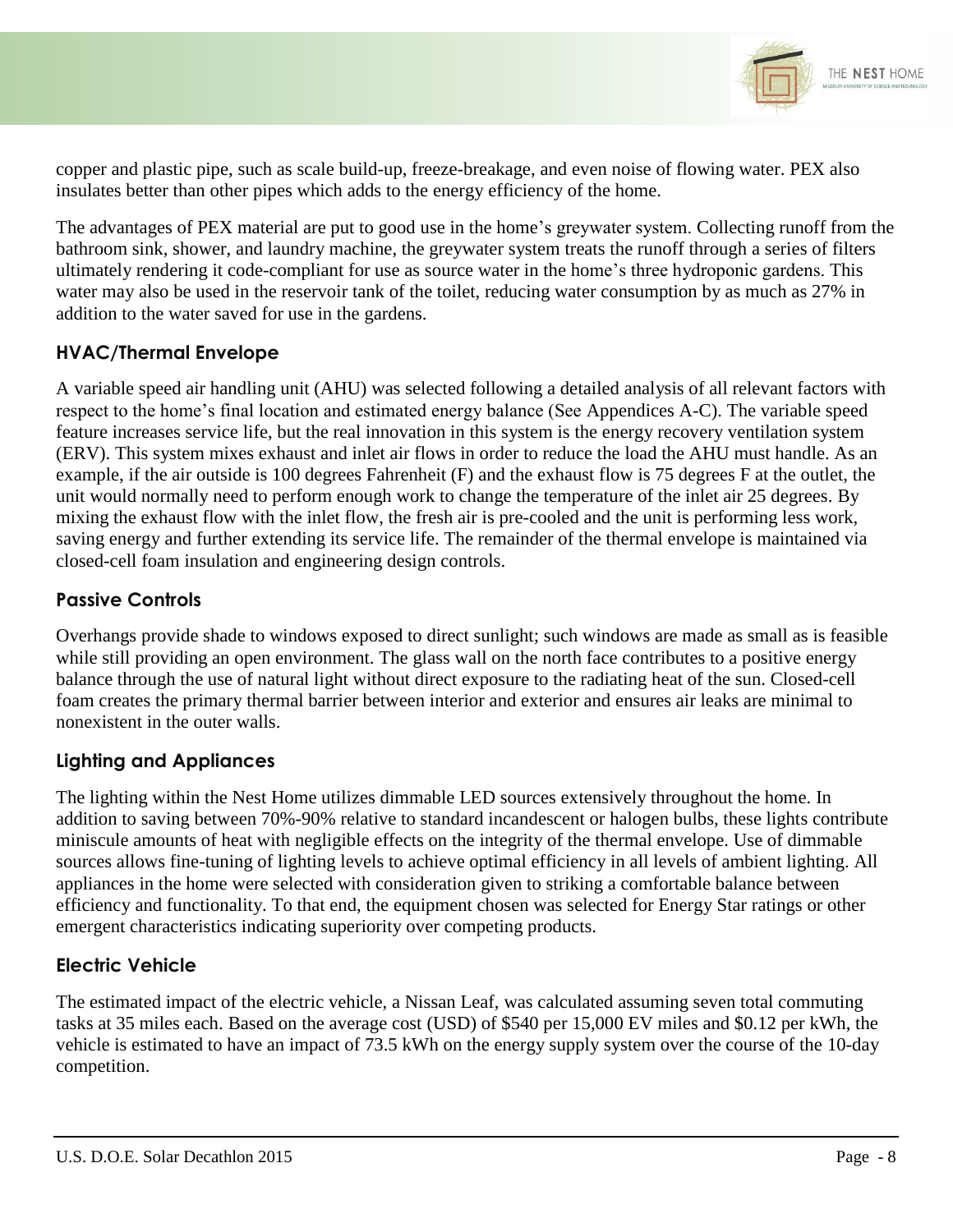

#### **Home Automation**

The home automation system is a key component to unlocking the highest potential efficiency of the Nest Home. Automation is connected to all the electrical and mechanical systems of the house and is equipped with predictive software that makes adjustments to the lighting, HVAC, and ventilator windows in real time. The automation engineers elected to use a Loxone integrated communications system to maintain the precision control needed to achieve maximum energy savings while maintaining the thermal envelope at a user-defined preference. Many factors helped this system stand out above the many competing products available. The manufacturer's design is wired to allow the easy incorporation of third-party technology solutions and the company is continuously updating its product lines, ensuring any expansion of the home can be accommodated with compatible system parts. Finally, most automation systems considered were only supported properly on European voltages, while the Loxone system is operable on both US and EU standard electrical voltages.

The highest levels of efficiency will be achieved if the automation system is allowed full control over the engineering systems with which it is integrated. As the predictive software receives forecast information regarding weather conditions it makes real-time and even pre-emptive adjustments to the elements of the climate control system, a particularly useful quality in the Missouri climate during seasonal transitions in which operating the AC during the day and the furnace at night is a regular occurrence. Should the family so desire, manual control of the entire home can be accessed via tablet, smartphone or other data access device. Users can also view and track their energy usage trends, and the system will use these trends to continue improving efficiency of the home as it maintains the thermal envelope, essentially "learning" how to provide comfort to the residents at the lowest cost over time.

#### **Climate Analysis**

The team performed a detailed regional climate analysis for the Nest Home's permanent physical location following the competition using most recent ASHRE data available. See Appendix A.

#### **Energy Balance Analysis**

The team performed a detailed analysis of the integrated systems of the home and sought to reduce energy consumption using innovative means to preserve optimal levels of convenience and comfort. See appendix B.

#### **System Sizing Analysis**

The team performed a detailed load analysis and, also using information obtained in the climate analysis, selected system components based on their ability to operate continuously within their optimal efficiency ranges. See Appendix C

#### **Design and Testing of Unique Technology**

The team designed its own greywater system and assembled it from components selected for their ability to provide optimal functionality. See Appendix D

#### **Expected Performance**

See Appendix E for team's assessment.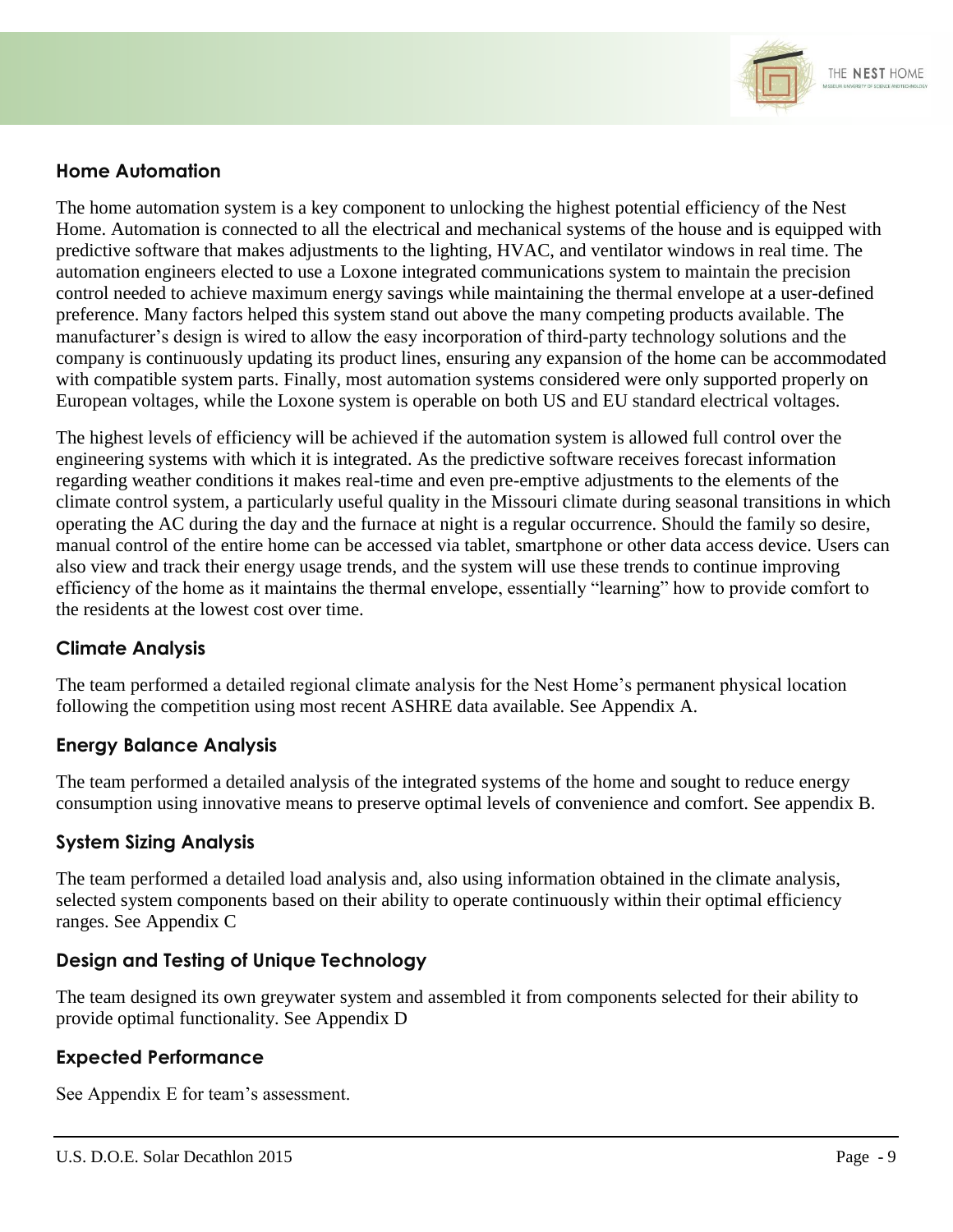

## **Appendix A**

#### **Climate Assessment**

Design of the climate control systems within the Nest Home was guided by a thorough assessment of the local Rolla/Vichy, Missouri region using 2013 ASHRAE data. The cooling system was designed to meet the ASHRAE 0.4% design condition for both wet and dry bulb loads, keeping the interior temperature at 75° F and 50% relative humidity during the cooling months, with the most energy intensive cooling month occurring in July. The heating system was designed to ASHRAE's 99.6% standard and has a target temperature of 5.6° F and mean coincidental wet-bulb of 9.2° F. This system is designed to keep the inside of the home at 72° F during the heating months, with the most energy intensive heating month occurring in January.

|                                                                                                                                                                                                                                                                                                                                                                                                                                                                                                                                                               | 2013 ASHRAE Handbook - Fundamentals (IP)                   |                          |             |                                                                  |                    |                   |             |                               |                   |                            |                              |                                |             | © 2013 ASHRAE, Inc. |                            |                  |               |  |  |
|---------------------------------------------------------------------------------------------------------------------------------------------------------------------------------------------------------------------------------------------------------------------------------------------------------------------------------------------------------------------------------------------------------------------------------------------------------------------------------------------------------------------------------------------------------------|------------------------------------------------------------|--------------------------|-------------|------------------------------------------------------------------|--------------------|-------------------|-------------|-------------------------------|-------------------|----------------------------|------------------------------|--------------------------------|-------------|---------------------|----------------------------|------------------|---------------|--|--|
|                                                                                                                                                                                                                                                                                                                                                                                                                                                                                                                                                               | ROLLA/VICHY AIRPORT, MO, USA                               |                          |             |                                                                  |                    |                   |             |                               |                   |                            |                              |                                |             |                     |                            | WMO#: 724456     |               |  |  |
|                                                                                                                                                                                                                                                                                                                                                                                                                                                                                                                                                               |                                                            | Lat: 38.13N              |             | Long: 91.77W                                                     |                    | Elev: 1138        |             | StdP: 14.1                    |                   |                            | Time Zone: -6 (NAC)          |                                |             | Period: 96-10       |                            | WBAN: 13997      |               |  |  |
|                                                                                                                                                                                                                                                                                                                                                                                                                                                                                                                                                               | <b>Annual Heating and Humidification Design Conditions</b> |                          |             |                                                                  |                    |                   |             |                               |                   |                            |                              |                                |             |                     |                            |                  |               |  |  |
|                                                                                                                                                                                                                                                                                                                                                                                                                                                                                                                                                               | Coldest                                                    | <b>Heating DB</b>        |             |                                                                  |                    |                   |             | Humidification DP/MCDB and HR |                   |                            | <b>Coldest month WS/MCDB</b> |                                |             |                     | <b>MCWS/PCWD</b>           |                  |               |  |  |
|                                                                                                                                                                                                                                                                                                                                                                                                                                                                                                                                                               | <b>Month</b>                                               | 99.6%                    | 99%         | DP                                                               | 99.6%<br><b>HR</b> | <b>MCDB</b>       | DP          | 99%<br><b>HR</b>              | <b>MCDB</b>       | <b>WS</b>                  | 0.4%<br><b>MCDB</b>          | 1%<br><b>WS</b><br><b>MCDB</b> |             | <b>MCWS</b>         | to 99.6% DB<br><b>PCWD</b> |                  |               |  |  |
|                                                                                                                                                                                                                                                                                                                                                                                                                                                                                                                                                               | (a)                                                        | (b)                      | (c)         | (d)                                                              | (e)                | (f)               | (g)         | (h)                           | (i)               | (i)                        | (k)                          | (1)                            | (m)         | (n)                 | (0)                        |                  |               |  |  |
|                                                                                                                                                                                                                                                                                                                                                                                                                                                                                                                                                               |                                                            | 5.6                      | 11.2        | $-2.2$                                                           | 5.1                | 9.2               | 1.8         | 6.3                           | 12.7              | 25.4                       | 41.4                         | 23.6                           | 41.2        | 8.8                 | 300                        |                  | (1)           |  |  |
| unes<br>$\begin{tabular}{ c c } \hline \raisebox{18pt}{$\bullet$} & $\bullet$ \\ \hline \raisebox{18pt}{$\bullet$} & $\bullet$ \\ \hline \raisebox{18pt}{$\bullet$} & $\bullet$ \\ \hline \raisebox{18pt}{$\bullet$} & $\bullet$ \\ \hline \raisebox{18pt}{$\bullet$} & $\bullet$ \\ \hline \raisebox{18pt}{$\bullet$} & $\bullet$ \\ \hline \raisebox{18pt}{$\bullet$} & $\bullet$ \\ \hline \raisebox{18pt}{$\bullet$} & $\bullet$ \\ \hline \raisebox{18pt}{$\bullet$} & $\bullet$ \\ \hline \raisebox{18pt}{$\bullet$} & $\bullet$ \\ \hline \raisebox{1$ |                                                            |                          |             | Annual Cooling, Dehumidification, and Enthalpy Design Conditions |                    |                   |             |                               |                   |                            |                              |                                |             |                     |                            |                  |               |  |  |
|                                                                                                                                                                                                                                                                                                                                                                                                                                                                                                                                                               | <b>Hottest</b>                                             | <b>Hottest</b>           |             | <b>Cooling DB/MCWB</b>                                           |                    |                   |             |                               |                   | <b>Evaporation WB/MCDB</b> |                              |                                |             |                     |                            | <b>MCWS/PCWD</b> |               |  |  |
|                                                                                                                                                                                                                                                                                                                                                                                                                                                                                                                                                               | Month                                                      | Month<br><b>DB Range</b> | <b>DB</b>   | 0.4%<br><b>MCWB</b>                                              | <b>DB</b>          | 1%<br><b>MCWB</b> | 2%<br>DB    | <b>MCWB</b>                   | 0.4%<br><b>WB</b> | <b>MCDB</b>                | <b>WB</b>                    | 1%<br><b>MCDB</b>              | <b>WB</b>   | 2%<br><b>MCDB</b>   | to 0.4% DB<br><b>MCWS</b>  | <b>PCWD</b>      |               |  |  |
|                                                                                                                                                                                                                                                                                                                                                                                                                                                                                                                                                               | (a)                                                        | (b)                      | (c)         | (d)                                                              | (e)                | (f)               | (g)         | (h)                           | (i)               | (i)                        | (k)                          | (1)                            | (m)         | (n)                 | (0)                        | (p)              |               |  |  |
| (2)                                                                                                                                                                                                                                                                                                                                                                                                                                                                                                                                                           |                                                            | 19.7                     | 95.1        | 75.2                                                             | 91.5               | 75.1              | 89.3        | 74.5                          | 78.3              | 88.9                       | 77.2                         | 87.7                           | 75.8        | 85.7                | 9.2                        | 230              | (2)           |  |  |
|                                                                                                                                                                                                                                                                                                                                                                                                                                                                                                                                                               | Dehumidification DP/MCDB and HR                            |                          |             |                                                                  |                    |                   |             |                               |                   | Enthalpy/MCDB              |                              |                                |             |                     |                            | <b>Hours</b>     |               |  |  |
|                                                                                                                                                                                                                                                                                                                                                                                                                                                                                                                                                               |                                                            | 0.4%                     |             |                                                                  | 1%                 |                   |             | 2%                            |                   |                            | 0.4%                         |                                | 1%          |                     | 2%                         | 8 to 4 &         |               |  |  |
|                                                                                                                                                                                                                                                                                                                                                                                                                                                                                                                                                               | <b>DP</b>                                                  | HR                       | <b>MCDB</b> | <b>DP</b>                                                        | HR                 | <b>MCDB</b>       | <b>DP</b>   | <b>HR</b>                     | <b>MCDB</b>       | Enth                       | <b>MCDB</b>                  | Enth                           | <b>MCDB</b> | Enth                | <b>MCDB</b>                | 55/69            |               |  |  |
| (3)                                                                                                                                                                                                                                                                                                                                                                                                                                                                                                                                                           | (a)<br>75.2                                                | (b)<br>138.0             | (c)<br>84.6 | (d)<br>73.6                                                      | (e)<br>130.5       | (f)<br>82.6       | (g)<br>72.7 | (h)<br>126.7                  | (i)<br>81.4       | (i)<br>42.7                | (k)<br>89.0                  | (1)<br>41.4                    | (m)<br>87.6 | (n)<br>40.0         | (0)<br>85.8                | (p)<br>692       | $\mathcal{L}$ |  |  |
|                                                                                                                                                                                                                                                                                                                                                                                                                                                                                                                                                               |                                                            |                          |             |                                                                  |                    |                   |             |                               |                   |                            |                              |                                |             |                     |                            |                  |               |  |  |

#### FIGURE 1: ASHRAE 2013 REGIONAL DATA FOR ROLLA/VICHY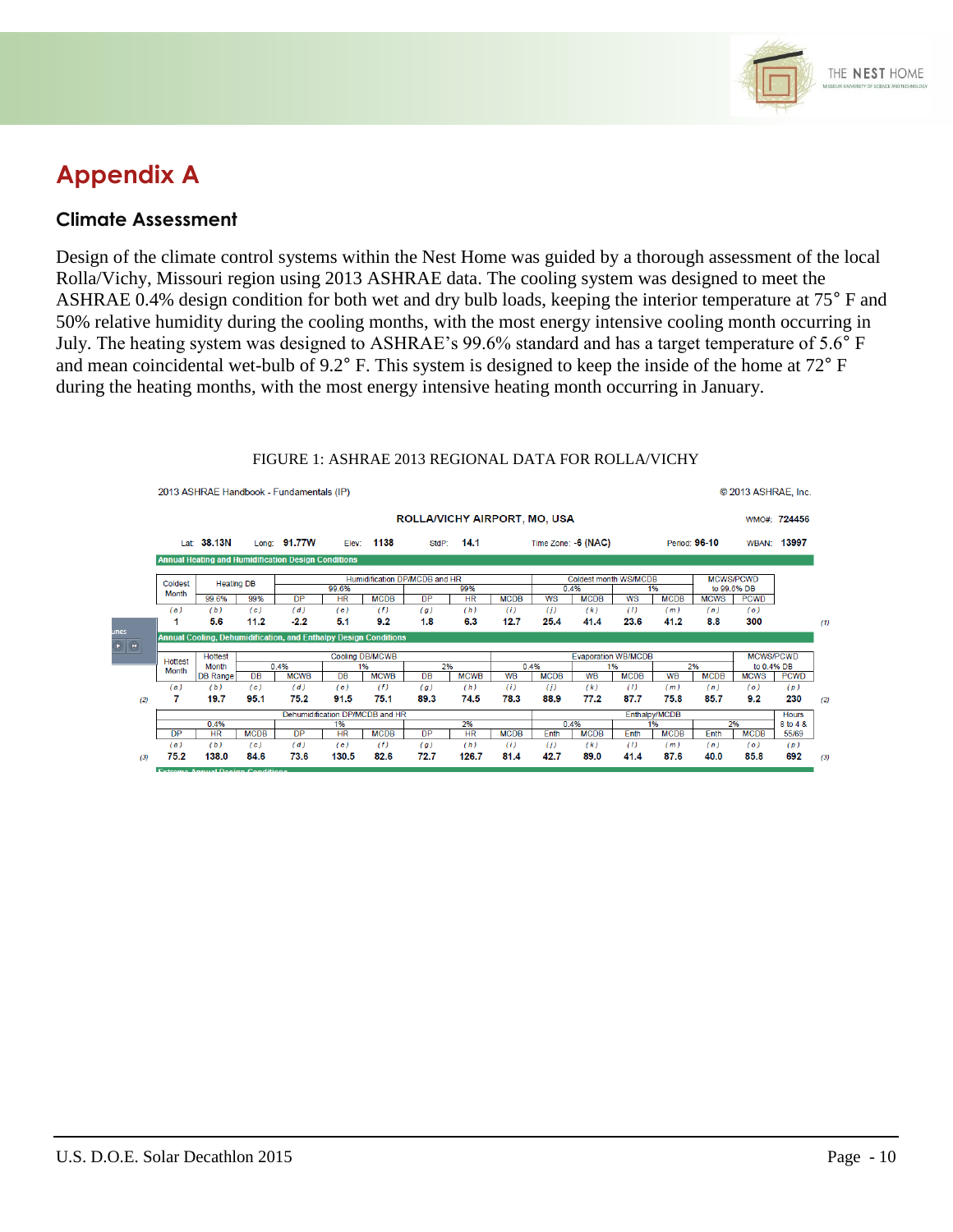

## **Appendix B**

#### **Energy Balance Analysis**

The team maximized the potential for positive energy gains throughout all areas and disciplines of the design. The most immediately measurable benefits are seen in the innovations belonging to the mechanical systems. Solar thermal alone has the potential to reduce energy usage by up to 17% relative to a conventional system of the same size. Use of ASHRAE sec 62.2 compliant, variable-speed energy recovery ventilation equipment and water pumps selected specifically for their ability to minimize power usage despite restrictive system curves drive down energy usage even further.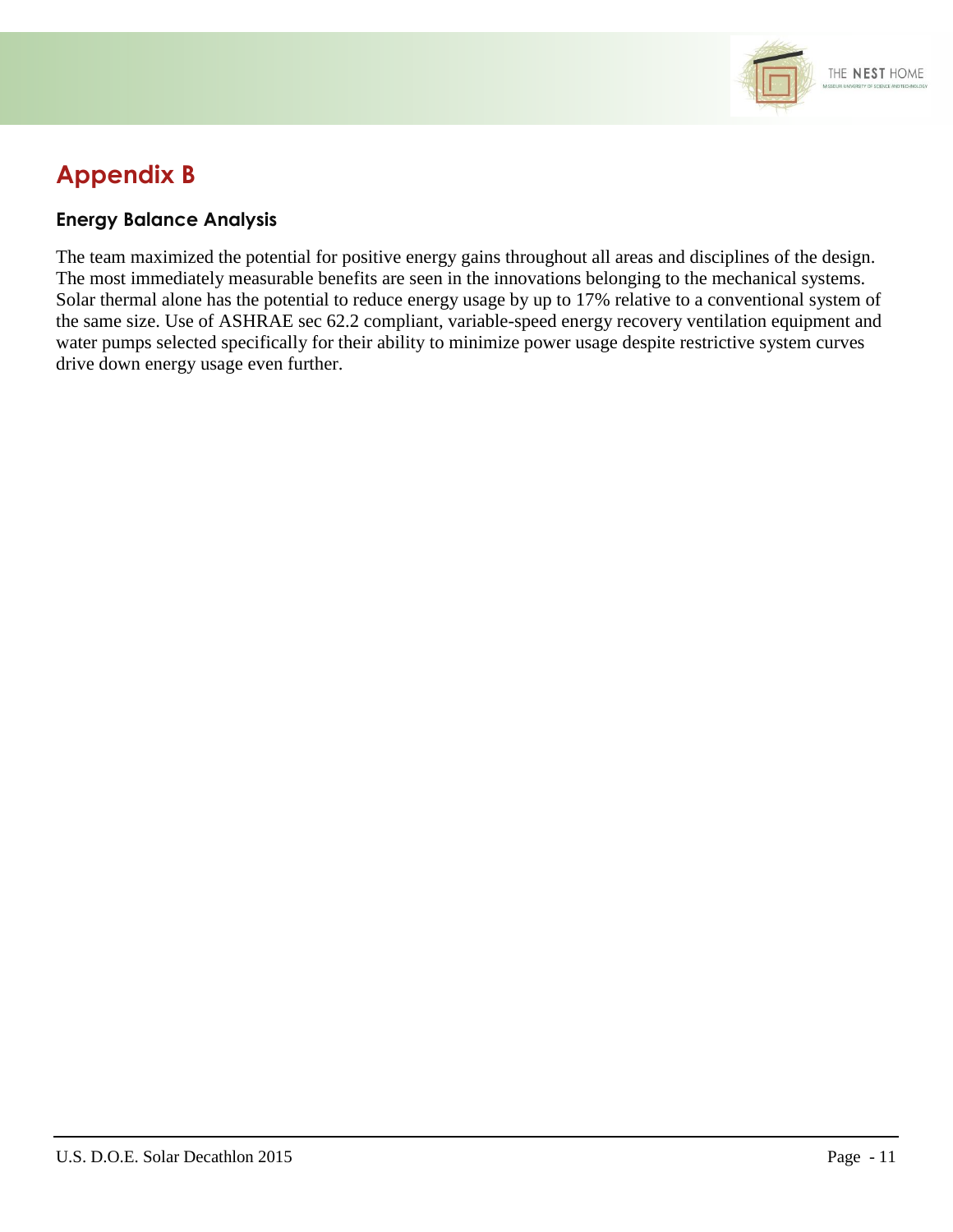

## **Appendix C**

#### **System Sizing Analysis**

A load analysis was performed using radiant time series calculations per ASHRAE 2013 standards for climate control systems. Indoor conditions for the home also designed to most current ASHRAE recommendations for energy efficient comfort. Electrical system sizing estimation was performed using the NREL system advisor model (SAM) software suite and comparing the results to the PV Watts software suite. After running the simulations, both programs returned similar results, inspiring confidence that a 7kW array would produce all the energy the Nest Home requires.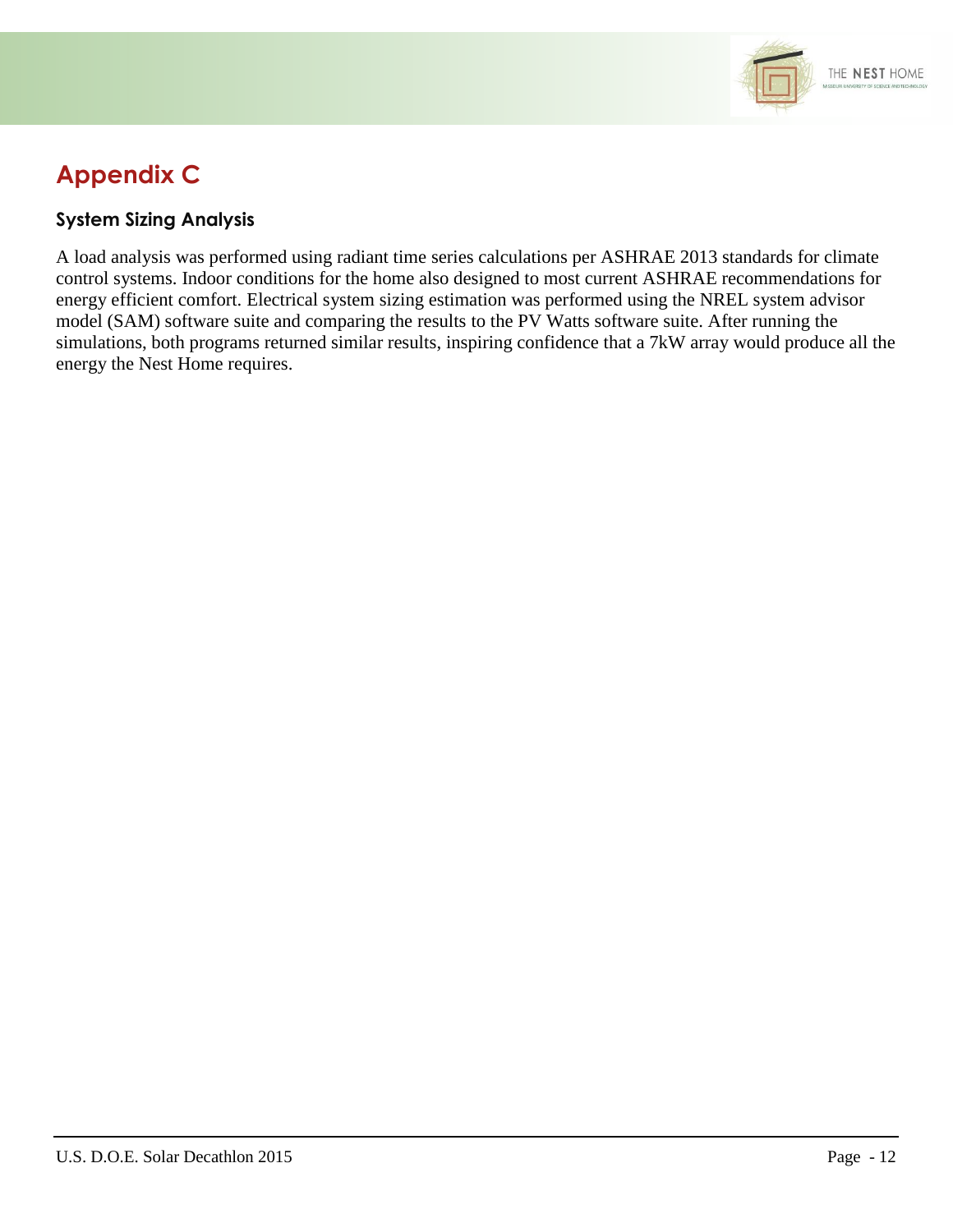

## **Appendix D**

#### **Unique Technology Design and Testing**

The greywater system was designed by the team to support up to five people and remain maintenance free for up to a year. A triple-filtration system combined with a first-pass strainer help process the greywater quickly for use throughout the house. The system has been tested out as waterproof and odor-proof. It has also met the requirements for adequate flow rates given the pumps selected to operate the home's water distribution system.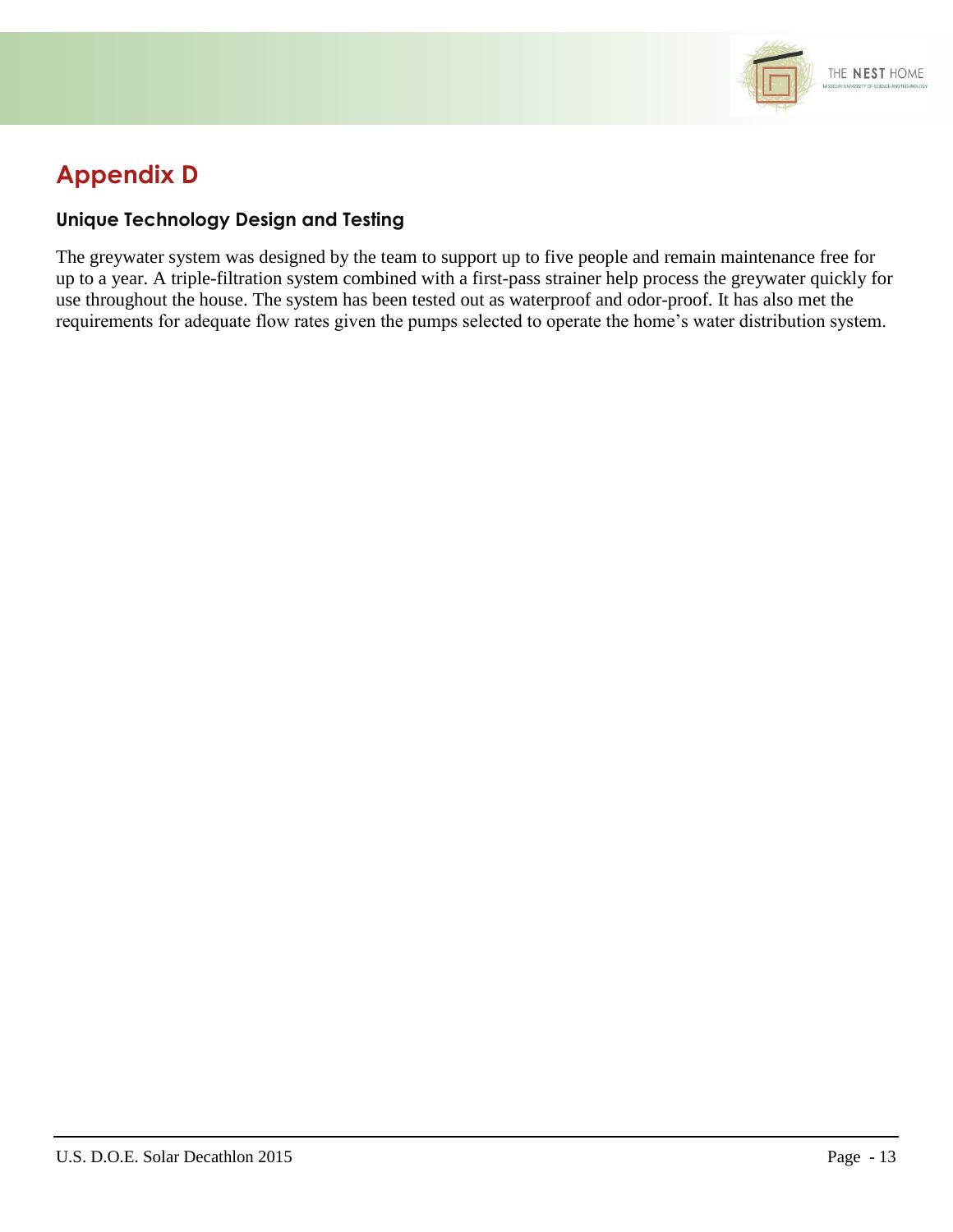

## **Appendix E**

#### **Expected House Performance Discussion**

Given the careful attention to detail the team has paid the project since its conception, along with innovations in passive design, wise selection of materials and appliances, thorough vetting of the engineering systems included in the home, and the continuing testing still ongoing until the house is disassembled, the team is confident they have built a house that will, at minimum, perform as advertised and at best, exceed our expectations.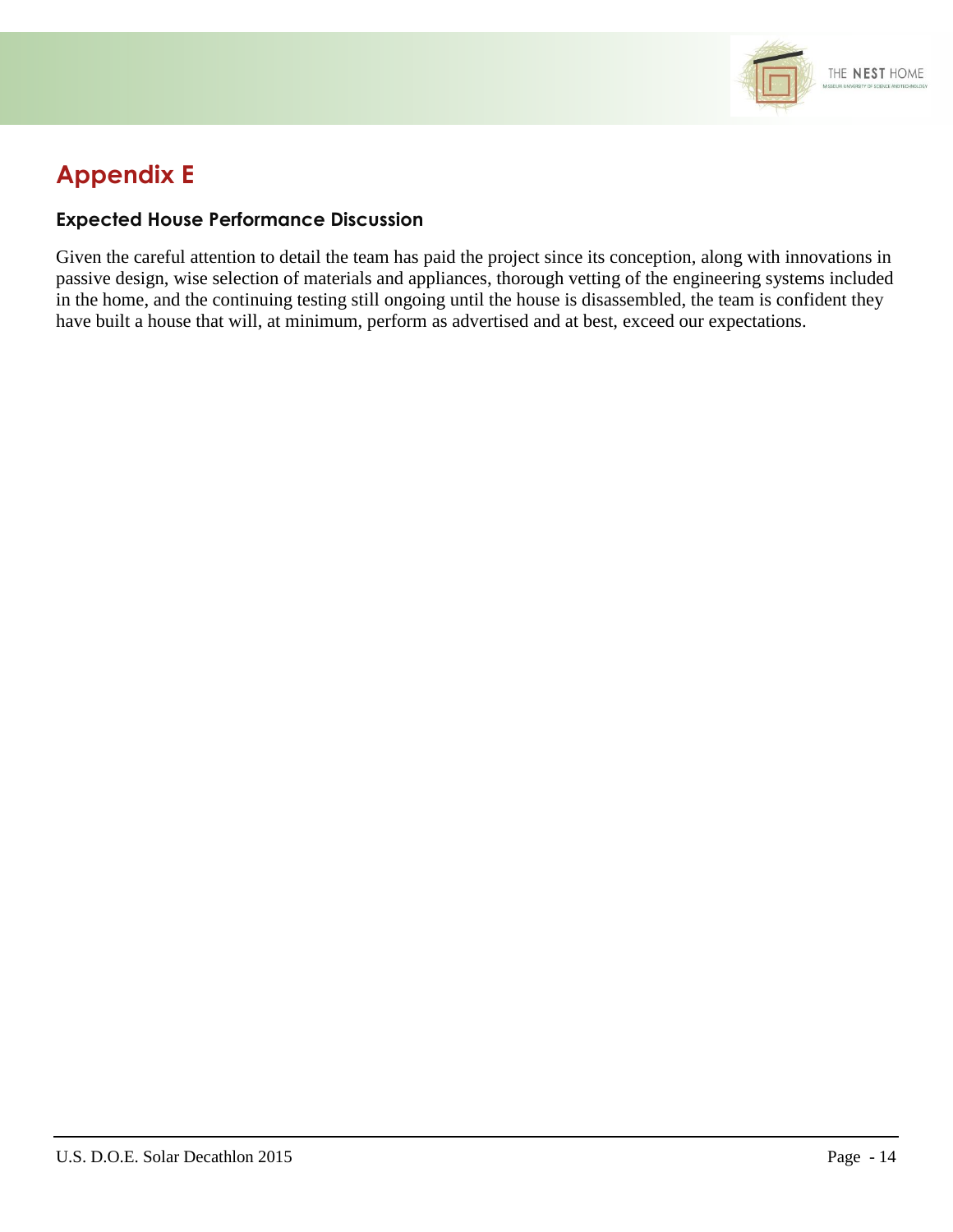

### **Market Appeal Narrative**

The Nest Home is targeted toward professional couples with one or two children. They may be newly working in their careers or firmly established, with a college education and a mid-to-high income. The design is suited to function as both a primary residence and a vacation destination, depending on the needs of the client. As those needs change over time, the Nest Home is designed to conveniently adapt and grow to meet those changes.

The use of steel shipping containers as the structure allows the bulk of the home to be transported by truck without the restrictions associated with non-standard loads, even after full prefabrication is complete. This means the client may choose between the options of building on-site or prefabrication at far more convenience and significantly less expense than would otherwise be possible. Do-it-yourself (DIY) features such as the concrete countertops in the kitchen save money and allow the option of customizing the interior accents with unique personal flair.

The Nest Home was designed to be more than a solar-powered house, it was designed to be a home. While the idea of off-grid living is appealing to many, an integrated, intuitive, and user-friendly home automation system is what helps take the Nest Home from ultra-efficient to ultra-comfortable and efficient living. A greywater system helps conserve water by capturing runoff from the shower, bathroom sink, and laundry machine. The runoff is treated through a triple filter system, rendering it code-compliant for use as source water in the hydroponic gardens, providing fresh food for the family.

The home automation system uses an intuitive software to process real-time weather updates and adjust the mechanical and electrical systems of the home to optimal levels instantly, leaving the residents free to enjoy the well-engineered comfort of their home as lights are automatically dimmed during times of ample natural light, or the HVAC system is adjusted preemptively as a cold front moves in to the region. Even though the design and construction of the Nest Home all but assure that net-zero living could be achieved without an automation system, the fact that a working parent never needs to worry about a window being left open in the rain or a light being left on needlessly is a valuable comfort asset this house has to offer its target demographic. Top off this list of benefits with convenient manual control of the house via smartphone or tablet, and the system gives the residents unsurpassed control of their comfort.

Other comfort assets offered by the Nest Home include a cleverly designed open floorplan that virtually eliminates interior partitions and combines an upward sloping roof with a glass wall to create an informal solarium within the main living space. For privacy, two container modules are positioned opposite each other to form the bedrooms and an office without encroaching on the communal area. A kitchen island creates a seamless partial border between the dining area and the kitchen, allowing room to work safely and traffic to flow without bottlenecking. The built-in secretary desk offers an additional place to work from when the office is in use, a perfect feature for busy professional couples.

Just as all the materials used to construct the Nest Home are family and eco-friendly, so too is all the installed equipment expansion- and user-friendly. The plumbing system is designed using low-maintenance PEX tubing. The homeowner can rest easy knowing that a sudden cold snap freezing the water lines won't yield the potentially catastrophic results encountered when copper or PVC lines freeze unexpectedly. The solar thermal panels are composed of freeze-resistant material that works with the PEX tubing to ensure the flow of solarheated water in the house is maintained even when temperatures outside fall to below freezing. The Loxone